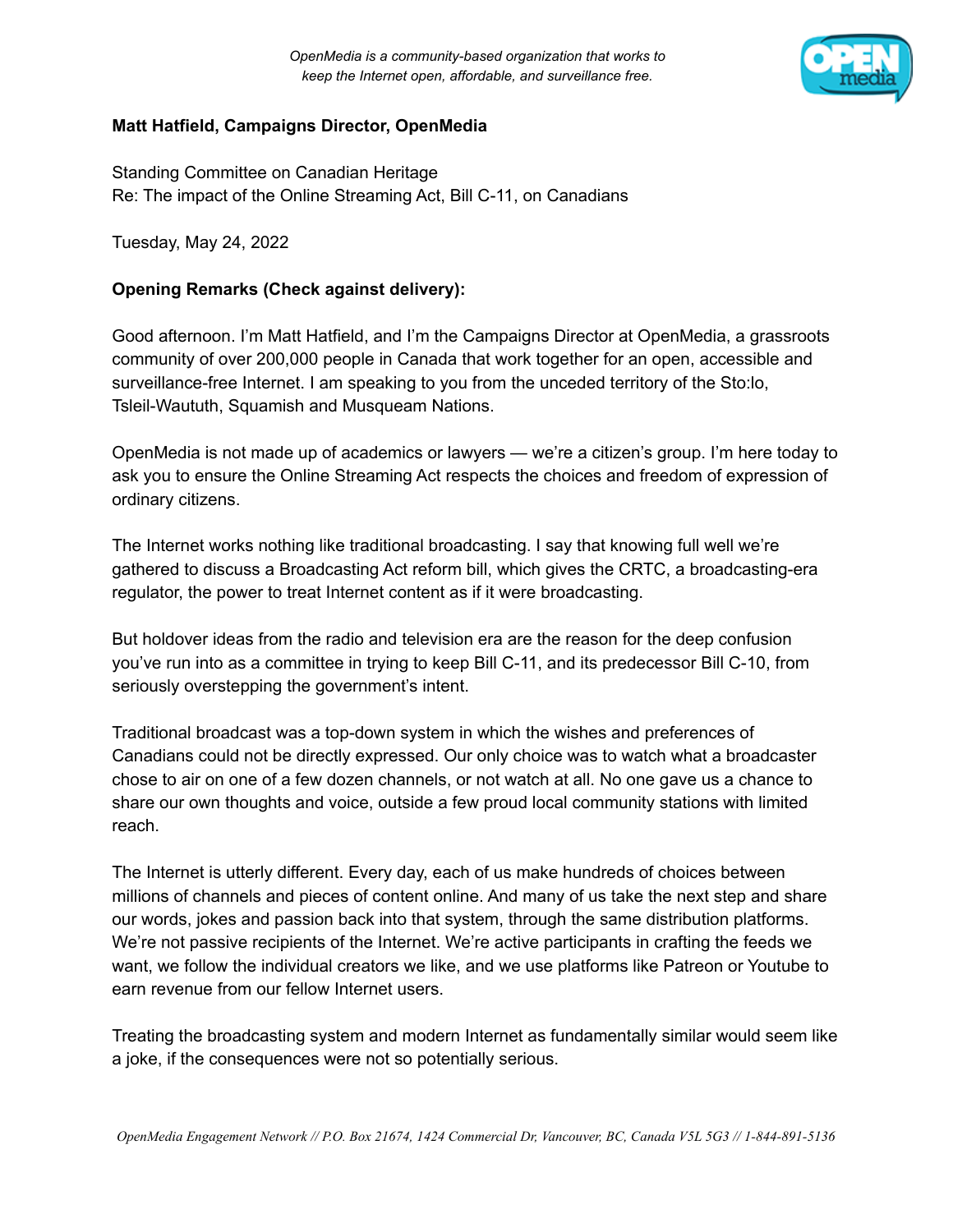

We've heard for over a year that Bill C-10 and C-11 would never regulate user content. Minister Guilbeault's team pretended that excluding users personally as legal entities meant their content was safe from CRTC regulation; that was untrue. Minister Rodriguez's team is telling us they've fixed it, and user content is now excluded; but last week, CRTC Chair Ian Scott confirmed that is not true, and our content is still subject to CRTC regulatory control under Bill C-11.

You need to fix this. We understand the CRTC believes it has always had the power to regulate our user audiovisual content online. That's a theoretical position that doesn't matter to ordinary Canadians. Concretely, you are now considering a Bill in which the CRTC will explicitly take up and use very broad regulatory powers it has never exercised before over the Internet. The minimum safeguard you must adopt would be ensuring that user-generated content is fully, plainly and definitively excluded from CRTC regulation.

Section 4.1(2), which re-includes most of our online user content in the CRTC's control, is the heart of the problem. The three criteria laid out in 4.1(2) do not meaningfully protect any of our content. More or less, everything online earns revenue, everything has unique identifiers attached to it, and all major online platforms will be 'broadcast undertakings', registered with the CRTC.

All we're really getting from the government right now is a flimsy promise that the CRTC won't misuse its astonishing expanded power, and a policy direction they won't even let Canadians see yet.

That's not good enough. Policy directions can be changed at will, which means at any time, a future government could issue new CRTC guidance requiring they regulate our posts directly.

Our online rights must be legally entrenched, not informally promised. Canadians need section 4.1(2) removed altogether, or much more definite limitations placed on it. You must clearly exclude all of our podcasts, Tiktoks, Youtube channels, and social media posts from this Bill. Leaving this dangerous loophole clause this wide open is not responsible legislation; it is leaving a door ajar for future mass censorship of Canadians' personal online expression.

While respecting the content we produce, our government must also respect our right to freely choose the content we consume. We would never tolerate the government setting rules specifying which books must be placed in the front window of our book stores; but that's exactly what the discoverability provision in Section 9.1(1) of C-11 is currently doing.

Manipulating our personal search results and feeds to feature content the government prefers instead of other content is gross paternalism that doesn't belong in a democratic society. Any promotion requirement on platforms for government-selected CanCon should respect our choices and limit itself to optional or opt-in results, not mandatory quotas.